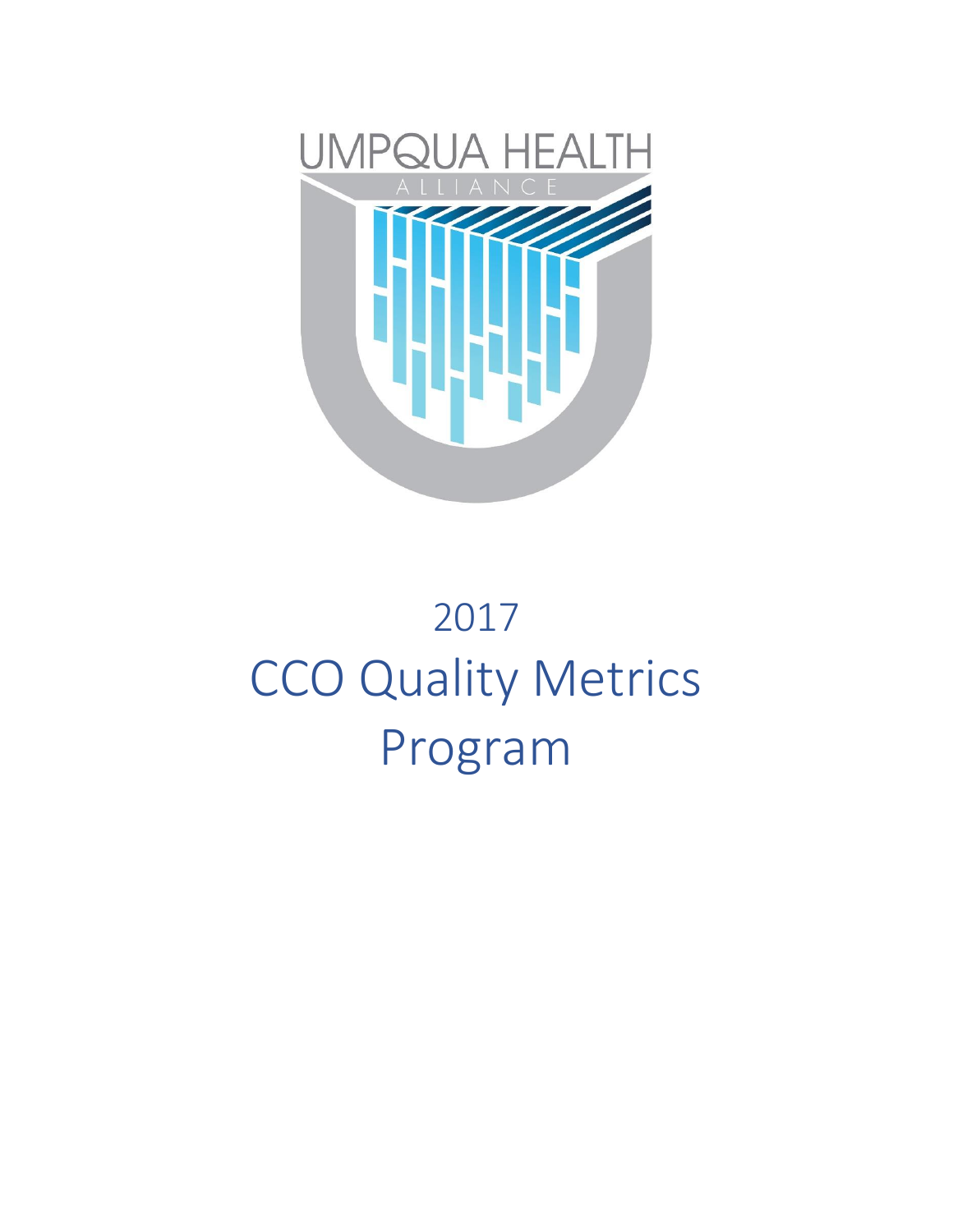

## Table of Contents

- Pages 3-6 2017 CCO Quality Metrics Program
- Pages 8-10 Community Health Improvement Plan (CHIP)
- Pages 12-16 Community Quality Incentive Program (CQIP)
- Pages 17 CQIP Scoring Matrix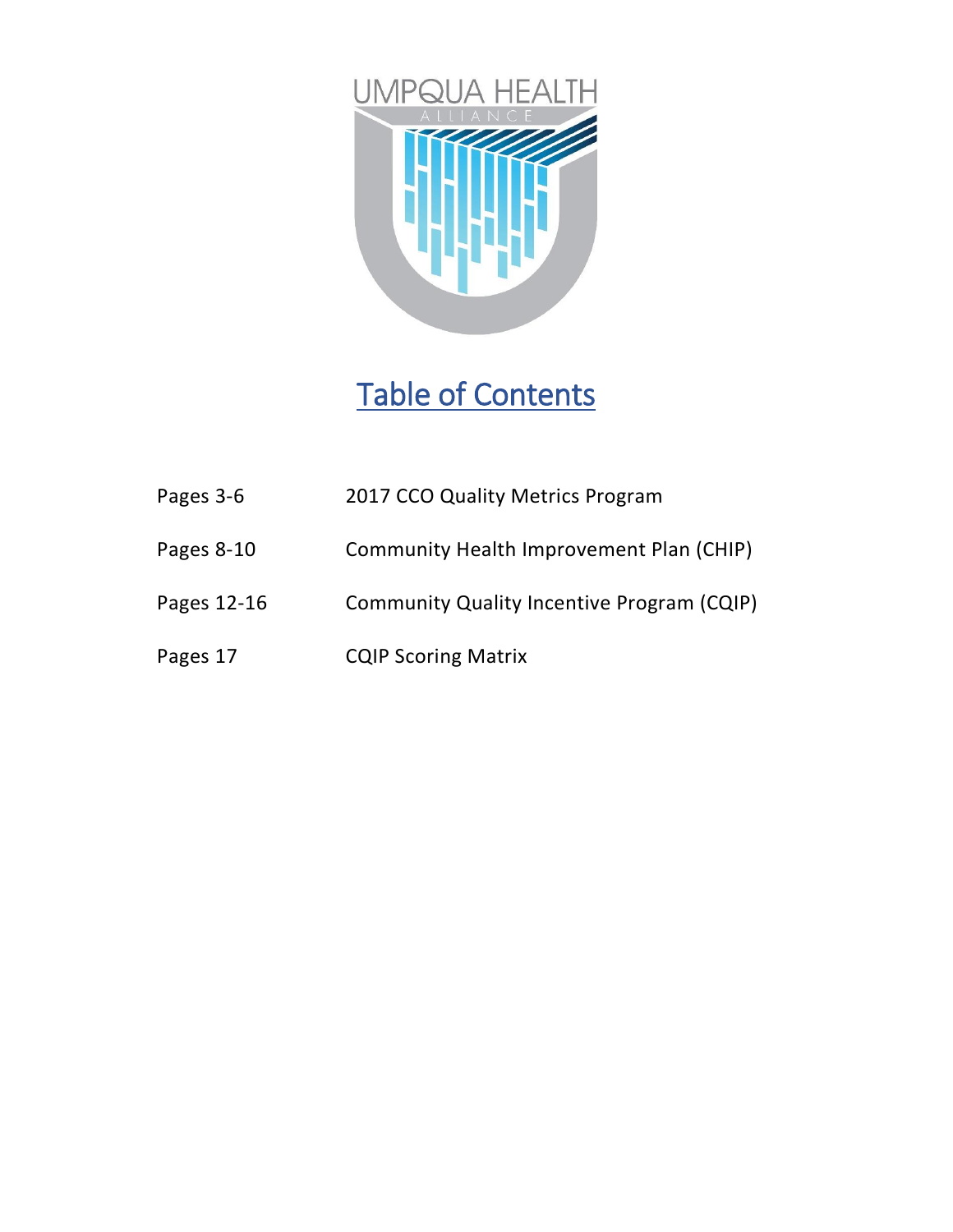

## **2017 CCO Quality Metrics Program Overview**

In the coordinated effort of improving care, making quality care accessible, eliminating health disparities, and curbing the rising cost of health care, Umpqua Health Alliance (UHA) has adopted the Oregon Health Authority (OHA) incentive measures as determined by the Oregon Metrics and Scoring Committee as established in 2012 by Senate Bill 1580 to create outcomes and quality measures for each of the sixteen CCOs within the state of Oregon.

Each CCO has individualized improvement targets that are designed to decrease the distance between current performance and the OHA established benchmark each year. CCOs must achieve a majority of the State mandated measures to earn back the payments withheld by the Oregon Health Authority (OHA). In 2016, OHA withheld 4% of aggregate CCO payments. Ultimately OHA is responsible for data collection, analysis, and final reporting of the year end metrics attainment.

## **2017 Key Performance Measures: Focus on Alignment**

- Framed around the Triple Aim: better care, better health, lower cost.
- Aligned with Health System Transformation metrics (both statewide and CCO), as defined in Oregon's Medicaid waiver.
- Aligned with Public Health priorities, as defined in Oregon's State Health Profile.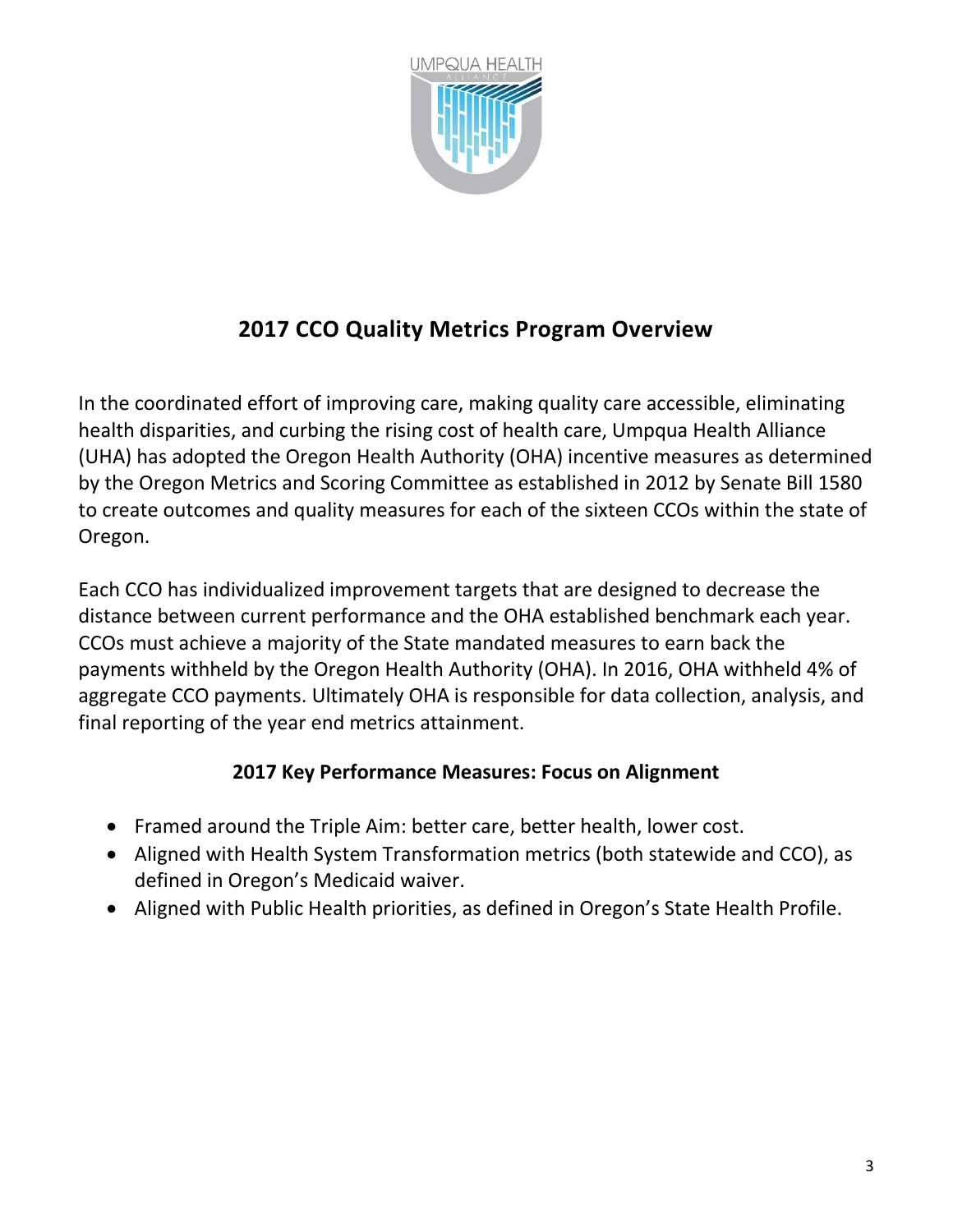

## **2017 CCO Quality Metrics Program Funding Allocation**

|    |                                                        | Amount      | <u>%</u> |
|----|--------------------------------------------------------|-------------|----------|
|    | 1. Primary Care Providers (PCP)*                       | \$1,500,000 | 23%      |
| 2. | Dental Care Organizations (DCO)*                       | 125,000     | 2%       |
|    | 3. Mental Health Agencies (MHA)*                       | 125,000     | 2%       |
|    | 4. Hospital, Claims based program attributes **        | 1,500,000   | 23%      |
| 5. | Specialists, Claims based program attributes **        | 1,500,000   | 23%      |
| 6. | Transitions of Care (TOC)                              | 250,000     | 4%       |
| 7. | UHACA Community Health Improvement Program (CHIP)      | 250,000     | 4%       |
|    | 8. Community Quality Incentive Program (CQIP)          | 1,000,000   | 15%      |
| 9. | Discretionary                                          | 250,000     | 4%       |
|    | <b>Total 2017 Proposed CCO Quality Metrics Funding</b> | \$6,500,000 | 100%     |
|    |                                                        |             |          |

\* Total funding is based upon UHA receiving 100% of 2017 Quality Pool Phase I Distribution

\*\* Funded through claims reimbursement

## **Definitions:**

*"Primary Care Practitioner" UHA contracted physicians (MD or DO), nurse practitioners (NP), physician assistants (PA), or Clinical Nurse Specialists (CNS) who have a primary specialty designation of family medicine, internal medicine, pediatric medicine or geriatric medicine.*

*"Dental Care Organization" UHA contracted organization who employs or contracts with dental care providers who are lawfully qualified to provide dental care services and willing to provide such services to OHP members enrolled in UHA and specializing in coordinating and arranging of dental services.* 

*"Mental Health Agency" UHA contracted community mental health organization(s) that hold a certificate of approval from OHA's Addictions and Mental Health Division ("AMH") permitting it to provide mental health services in the State of Oregon. Or a mental health agency who has qualified providers, sufficient access, and is contracted with UHA to provide CCO specific outpatient mental health services.* 

*"Hospital" as Mercy Medical Center, located in Roseburg, Oregon.*

*"Specialists" UHA contracted physician's (MD or DO), nurse practitioner's (NP), physician assistant's (PA), or Clinical Nurse Specialist's (CNS) who have a primary specialty designation other than family medicine, internal medicine, pediatric medicine or geriatric medicine.*

*"UHACA Community Health Improvement Program (CHIP)" the organization who manages the community health improvement activities within Douglas County.*

*"Community Quality Improvement Program (CQIP)" UHA provider organizations who improve health outcomes relative to the UHA CCO Quality Metrics Program as determined by the Oregon Health Authority.*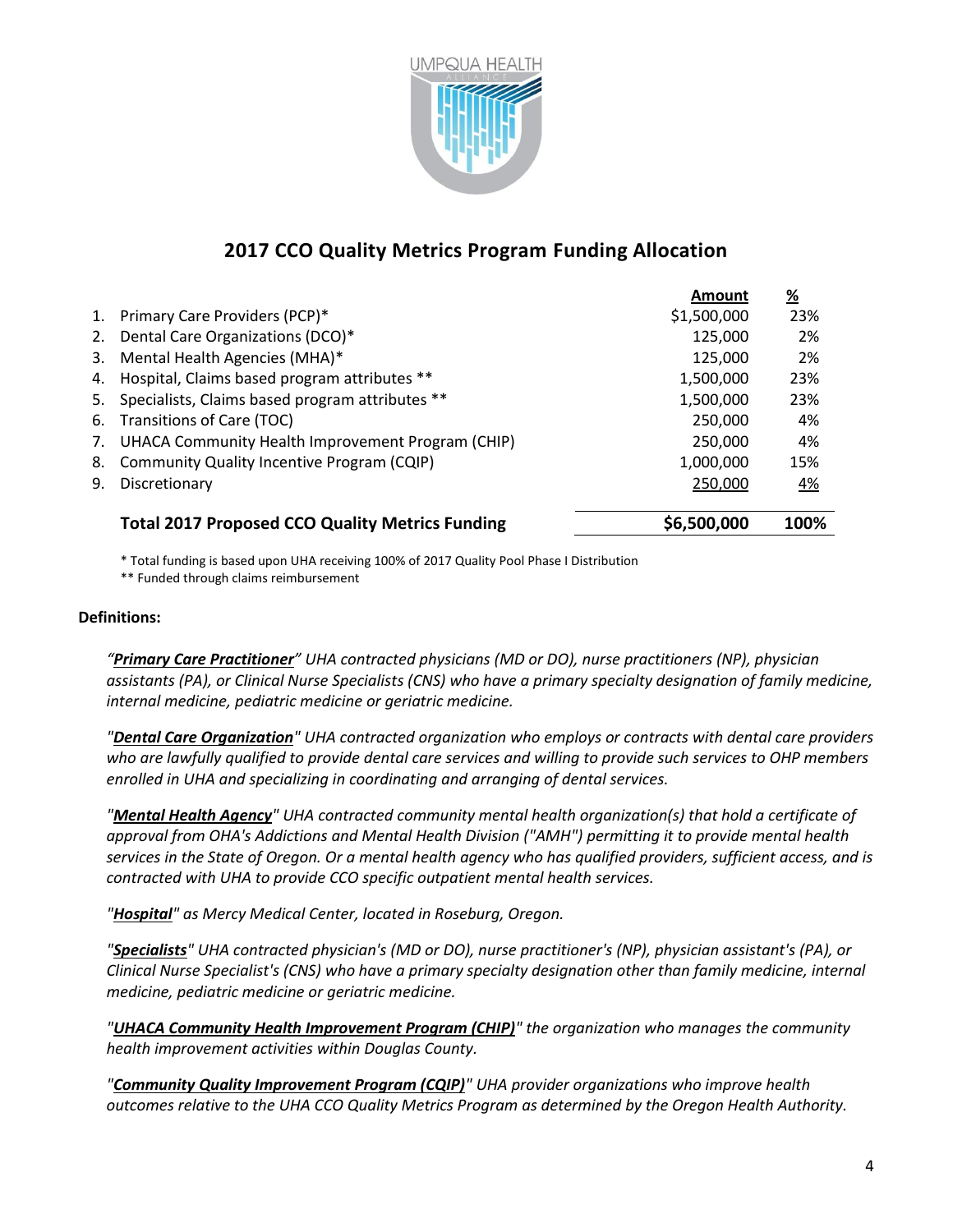

## **2017 CCO Quality Metrics Program (cont'd)**

## **2017 CCO Quality Metrics Program Participation Requirements:**

Providers or qualified healthcare organizations must be contracted with UHA on December 31, 2017 to be eligible for distribution of 2017 CCO Quality Metrics Program funds.

### **PCP's are eligible to participate in the 15 measureable CCO Clinical Quality Metrics during the 2017 calendar year:**

- 1. Adolescent Well Care Visits
- 2. Assessments for Children in DHS custody
- 3. Childhood Immunization Status
- 4. Cigarette Smoking Prevalence
- 5. Dental Sealants
- 6. Developmental Screening
- 7. Effective Contraceptive Use among Women
- 8. Early Prenatal Care
- 9. Depression Screening
- 10. SBIRT
- 11. Colorectal Cancer Screening
- 12. Blood Pressure
- 13. Diabetes
- 14. Follow up after Mental Health Hospitalization
- 15. ED Usage

#### **DCO's are eligible for participation in the following 2017 CCO Clinical Quality Metrics:**

- 1. Assessments for Children in DHS custody
- 2. Dental Sealants
- 3. ED Usage

#### **MHA's are eligible for participation in the following 2017 CCO Clinical Quality Metrics:**

- 1. Assessments for Children in DHS custody
- 2. Follow up after Mental Health Hospitalization
- 3. ED Usage

### **Transitions of Care (TOC)**

- 1. HEDIS All Cause Readmission Rate
- 2. PQI 01 Diabetes, Short-Term Complication Rate
- 3. PQI 05 COPD Admission Rate
- 4. PQI 08 CHF Admission Rate
- 5. PQI 15 Adult Asthma Admission Rate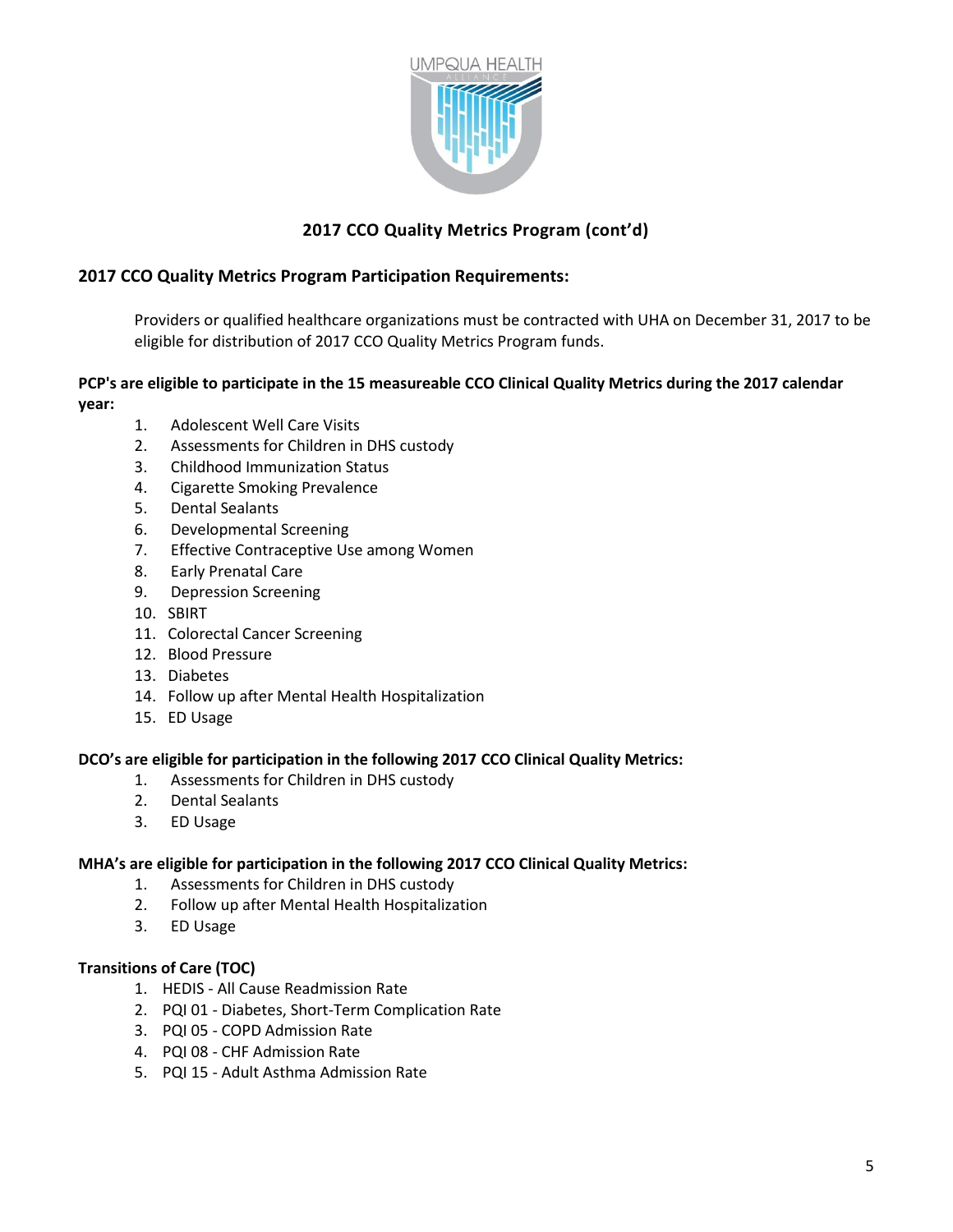

## **2017 CCO Quality Metrics Program (cont'd)**

#### **Measurements and timeframes:**

Claims (encounters) submitted for dates of service provided to UHA Members between January 1, 2017 – December 31, 2017 must be received and adjudicated by UHA no later than August 1, 2018. PCP's will be scored based upon their individual attainment of the 15 CCO clinical quality metrics above and their weighted average of assigned UHA members during the year, per the 2017 UHA plan summary exhibit.

DCO's and MHA's will be scored based upon attainment of the three CCO clinical quality metrics as defined in total.

TOC will be scored based upon attainment of the five CCO clinical quality metrics as defined in total.

Providers who are unable to submit EDI in the acceptable format for non-claims based data will be deemed as not met for those measures when calculating individual provider or clinic performance.

#### **2017 Program Funding:**

Payment under the 2017 CCO Quality Metrics Program shall be no later than August 31, 2018.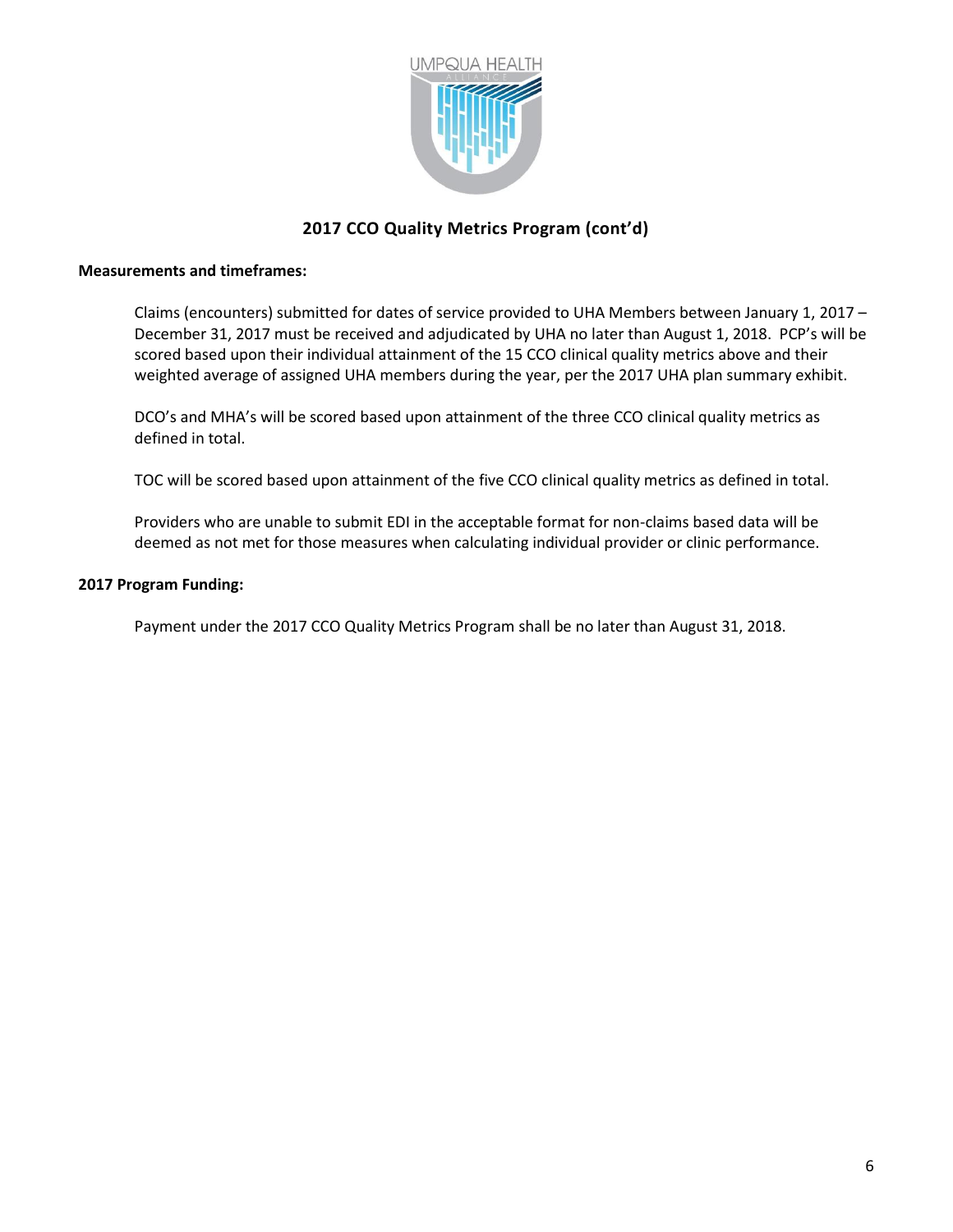

## 2017 Community Health Improvement Plan (CHIP)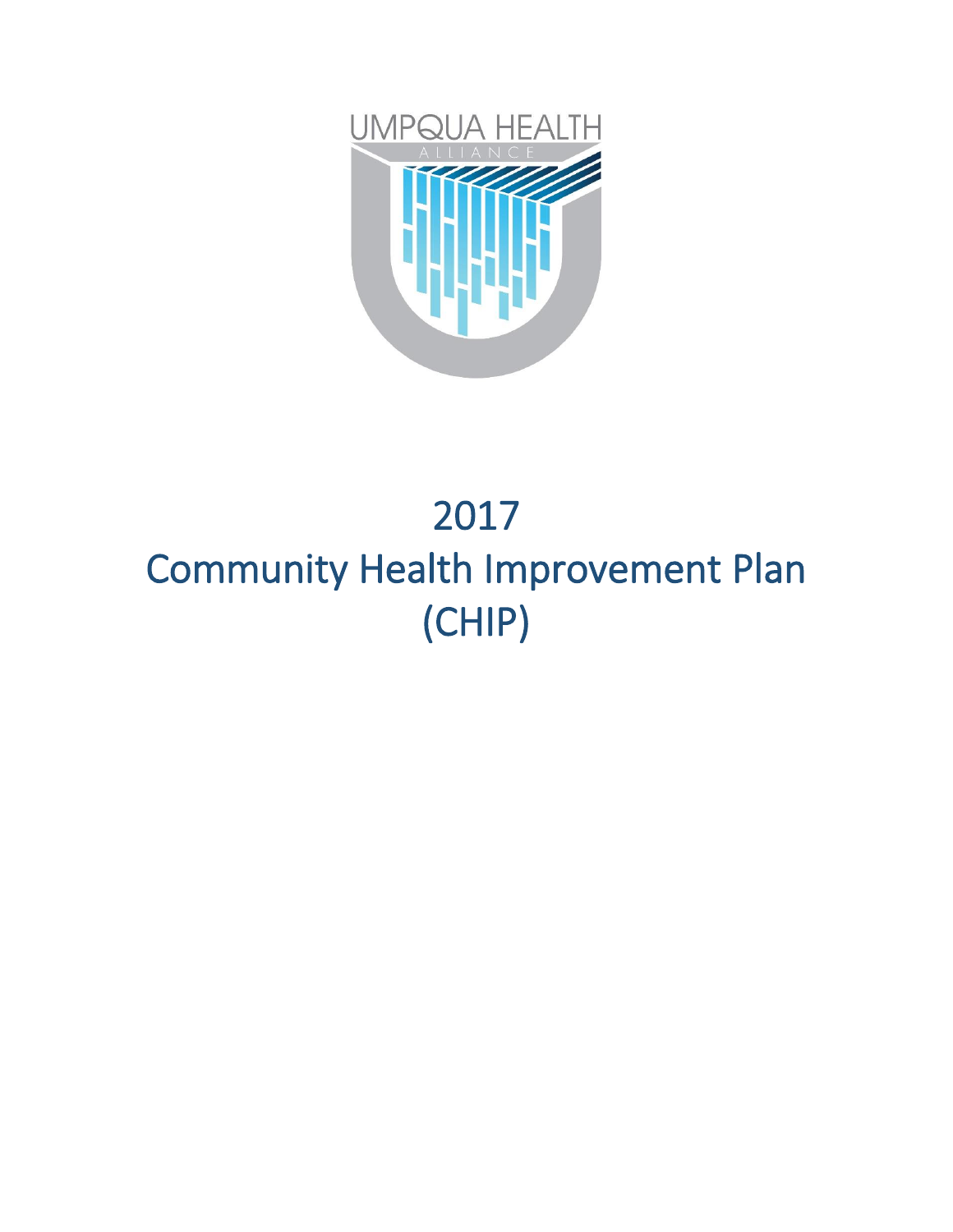

## **2017 UHA Community Health Improvement Plan (CHIP)**

## **CHIP Program Description & Requirements**

### **Program Overview**

Umpqua Health Alliance (UHA) will distribute up to \$250,000 in Community Health Improvement Plan (CHIP) program payments to the UHA Community Advisory Council (CAC) with its program partners to improve the health of our community. These payments are available to the CAC with its program partners to complete projects, programs, or for operational expenses that achieve the goals as described in the Community Health Improvement Plan. Capital Expenses are typically not eligible.

## **Program Applications** (attached)

Applicants must complete the application for consideration under the CHIP program. Applications should include: the CHIP Priority, CAC Lead/Champion, funding requested, organization to receive funds, project description, budget, project timeline, collaborating organizations, explanation of how the project supports the CHIP priorities, expected outcomes, and a summary of expectations.

Approved CHIP programs must be completed by December 31, 2017.

Please submit completed applications for consideration by the CAC to:

Kat Cooper *Manager, Communications and Community Outreach* [kcooper@umpquahealth.com](mailto:kcooper@umpquahealth.com) (541) 464-4300

## **Application Submission Timeline**

Applications must be submitted prior to June 30, 2017, but preferably prior to January 1, 2017.

## **Approval Process**

Applications will be reviewed by the CAC and the UHA Board of Directors for approval. If approved, the CCO Coordinator will provide a Memorandum of Understanding (MOU) defining the following: contracted parties, how the program addresses the goal(s) of the CHIP, expected outcomes, summary of expectations and associated CHIP priorities, project timeline, program partners and others who will either be involved or benefit from the program, program reporting, and program funding. The MOU will be reviewed and revised as necessary during a meeting between the parties and will become the executed agreement.

## **Program Funding**

Projects should have specific, measurable outcomes and the outcome criteria, which will determine what funding will be received, must be defined. In this program, awards will be paid per the MOU and dependent upon the outcomes achieved. Funding for patient gifts is not permissible.

## **Reporting**

Approved programs will be required to provide the CAC reports on the program as specified within each program's MOU. Reporting content is dependent on the program design and will be defined in the executed MOU for each program.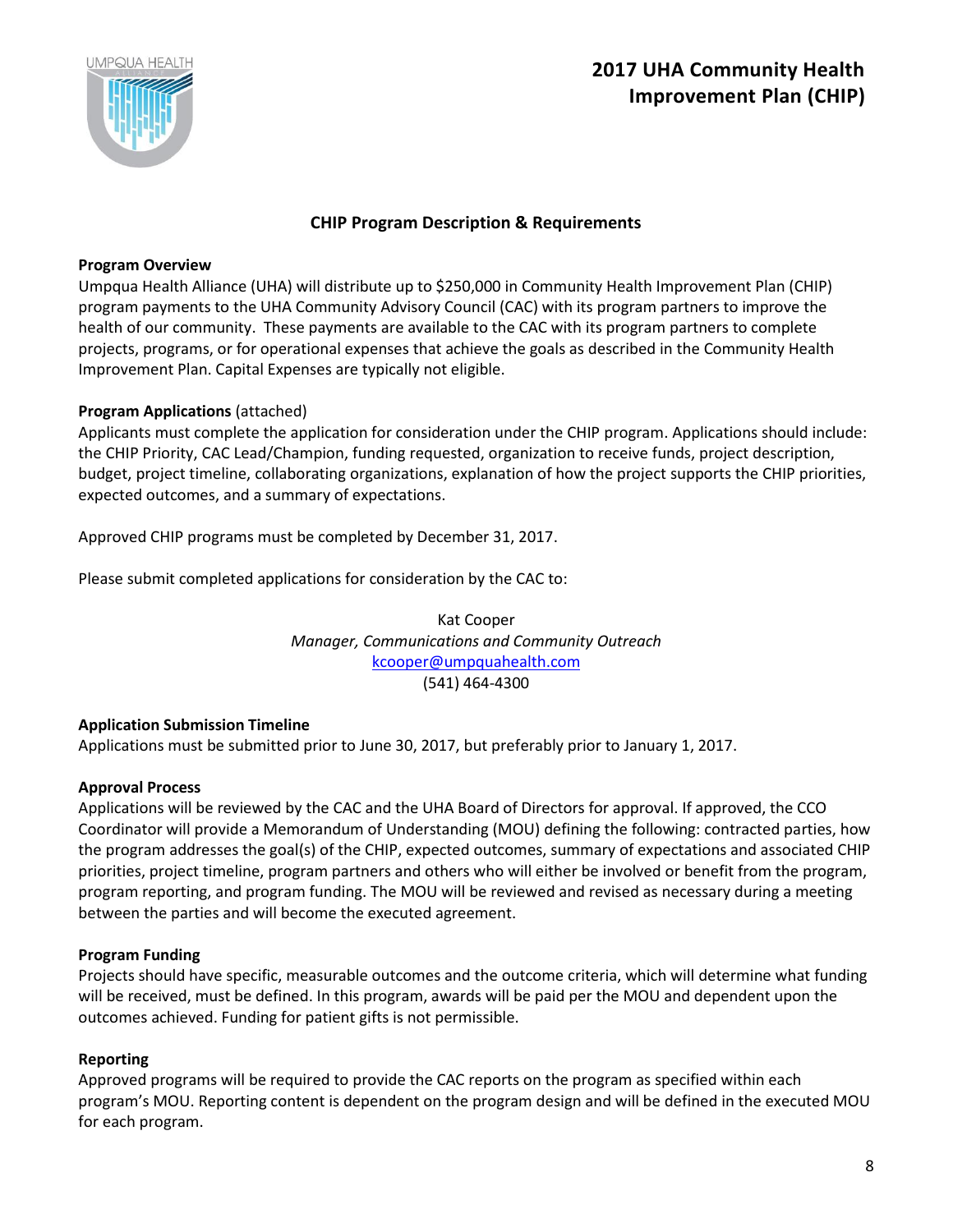

## **CHIP Program Application**

| Date of Application: ____________________ |                                                                                                              |
|-------------------------------------------|--------------------------------------------------------------------------------------------------------------|
| CHIP Priority:                            |                                                                                                              |
|                                           |                                                                                                              |
|                                           |                                                                                                              |
|                                           |                                                                                                              |
|                                           |                                                                                                              |
|                                           |                                                                                                              |
|                                           | ,我们也不能在这里的时候,我们也不能在这里的时候,我们也不能会在这里,我们也不能会在这里的时候,我们也不能会在这里的时候,我们也不能会在这里的时候,我们也不能会                             |
|                                           |                                                                                                              |
|                                           | ,我们也不能会在这里,我们的人们就会在这里,我们的人们就会在这里,我们也不会在这里,我们也不会在这里,我们也不会在这里,我们也不会在这里,我们也不会在这里,我们                             |
|                                           |                                                                                                              |
|                                           |                                                                                                              |
|                                           |                                                                                                              |
|                                           | Other community partners supporting the project (Committed resources, funding or collaborative effort): ____ |
|                                           |                                                                                                              |
|                                           |                                                                                                              |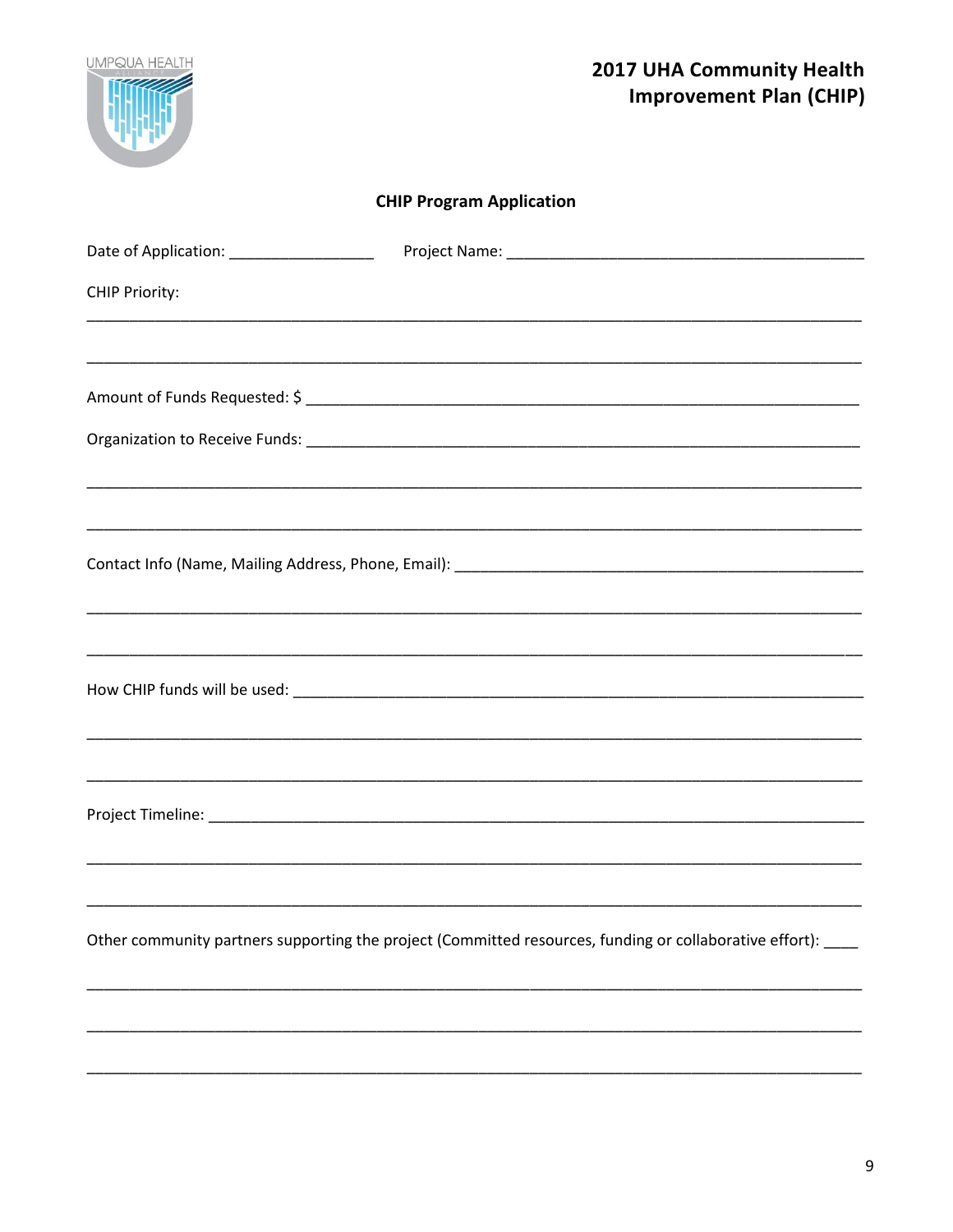

## **CHIP Program Application (cont'd)**

\_\_\_\_\_\_\_\_\_\_\_\_\_\_\_\_\_\_\_\_\_\_\_\_\_\_\_\_\_\_\_\_\_\_\_\_\_\_\_\_\_\_\_\_\_\_\_\_\_\_\_\_\_\_\_\_\_\_\_\_\_\_\_\_\_\_\_\_\_\_\_\_\_\_\_\_\_\_\_\_\_\_\_\_\_\_\_\_\_\_\_

\_\_\_\_\_\_\_\_\_\_\_\_\_\_\_\_\_\_\_\_\_\_\_\_\_\_\_\_\_\_\_\_\_\_\_\_\_\_\_\_\_\_\_\_\_\_\_\_\_\_\_\_\_\_\_\_\_\_\_\_\_\_\_\_\_\_\_\_\_\_\_\_\_\_\_\_\_\_\_\_\_\_\_\_\_\_\_\_\_\_\_

\_\_\_\_\_\_\_\_\_\_\_\_\_\_\_\_\_\_\_\_\_\_\_\_\_\_\_\_\_\_\_\_\_\_\_\_\_\_\_\_\_\_\_\_\_\_\_\_\_\_\_\_\_\_\_\_\_\_\_\_\_\_\_\_\_\_\_\_\_\_\_\_\_\_\_\_\_\_\_\_\_\_\_\_\_\_\_\_\_\_\_

\_\_\_\_\_\_\_\_\_\_\_\_\_\_\_\_\_\_\_\_\_\_\_\_\_\_\_\_\_\_\_\_\_\_\_\_\_\_\_\_\_\_\_\_\_\_\_\_\_\_\_\_\_\_\_\_\_\_\_\_\_\_\_\_\_\_\_\_\_\_\_\_\_\_\_\_\_\_\_\_\_\_\_\_\_\_\_\_\_\_\_

How project will support CHIP priorities: \_\_\_\_\_\_\_\_\_\_\_\_\_\_\_\_\_\_\_\_\_\_\_\_\_\_\_\_\_\_\_\_\_\_\_\_\_\_\_\_\_\_\_\_\_\_\_\_\_\_\_\_\_\_\_\_\_\_

Expected Outcomes **(S.M.A.R.T.—Specific, Measurable, Attainable, Realistic, Timely**): \_\_\_\_\_\_\_\_\_\_\_\_\_\_\_\_\_\_\_\_

Summary of Expectations:  $\blacksquare$ 

| <b>Budget</b>                  |                |  |  |
|--------------------------------|----------------|--|--|
| <b>Description of Expenses</b> | Cost           |  |  |
|                                |                |  |  |
|                                |                |  |  |
|                                |                |  |  |
|                                |                |  |  |
|                                |                |  |  |
|                                |                |  |  |
|                                | <b>Totals:</b> |  |  |

#### **For CCO Staff Use Only:**

| Date of Approval:                 |     | <b>CAC Lead/Champion:</b> |         |
|-----------------------------------|-----|---------------------------|---------|
| CAC member conflicts of interest: |     |                           |         |
|                                   |     |                           |         |
| CAC Vote: Yes                     | No. |                           | Abstain |
| Date Submitted to UHA Chair:      |     |                           |         |
| Date Submitted to UHA Board:      |     |                           |         |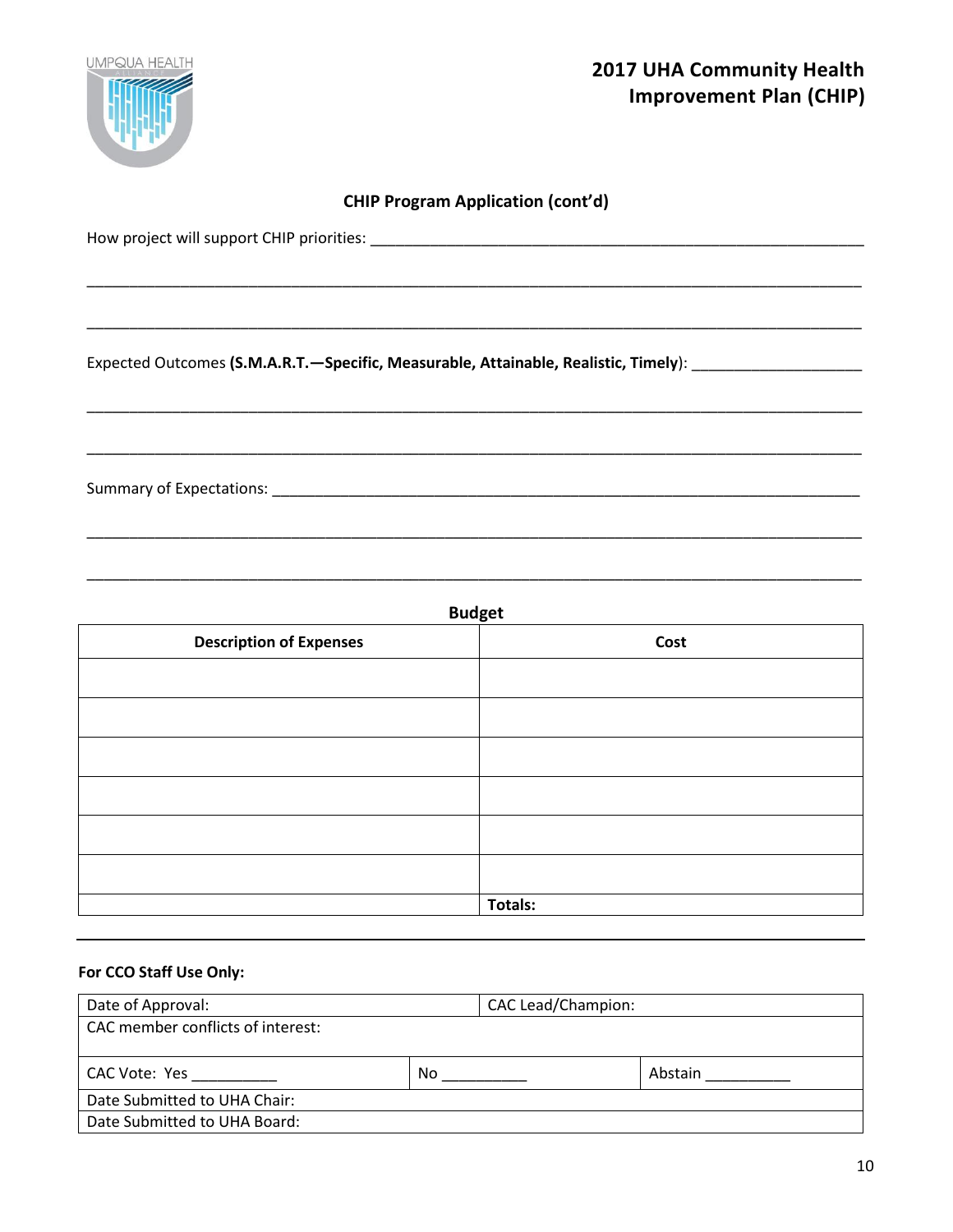

## 2017 Community Quality Incentive Program (CQIP)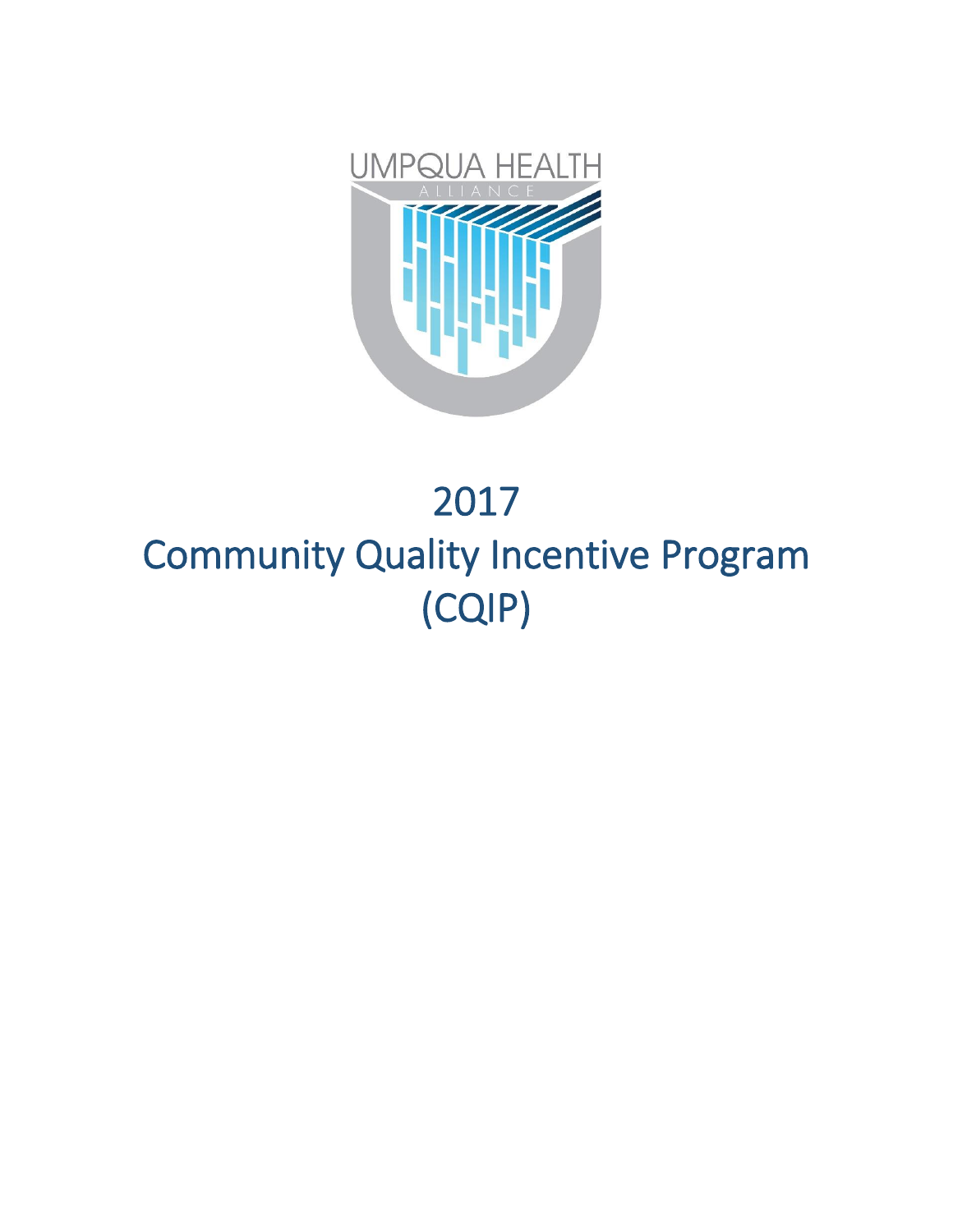

## **2017 UHA Community Quality Incentive Program (CQIP)**

## **CQIP Program Description & Requirements**

#### **Program Overview**

Umpqua Health Alliance (UHA) will distribute up to \$1,000,000 in funding to help meet the Triple Aim goal of better health outcomes for our community, improving access and experiences, and lowering the cost of health care per capita. Funding is available to UHA contracted providers or organizations in accordance with the UHA CCO Quality Metrics (as defined by the Oregon Health Authority).

## **Program Applications** (attached)

Applicants must complete the attached application for consideration under the UHA Community Quality Incentive Program (CQIP). Applications should include: program description, how the program improves CCO Quality Metrics including success thresholds that will result in incentive payments, program readiness, program duration, amount of funding requested, and a basic budget.

Please submit completed applications for consideration to:

Lindsey Baker *Executive Assistant* [lbaker@umpquahealth.com](mailto:lbaker@umpquahealth.com) (541) 464-6286

### **Application Submission Timeline**

Applications must be submitted prior to June 30, 2017, but preferably prior to January 1, 2017.

#### **Approval Process**

Applications will be reviewed by UHA Senior Management and the UHA Board of Directors for approval. If approved, the CCO Coordinator will provide a Memorandum of Understanding (MOU) defining the following: contracted parties, purpose, how the program measures outcomes and associated CCO Quality metrics, project readiness, project duration, program partners and others who will either be involved or benefit from the program, program reporting, and program funding. The MOU will be reviewed and revised as necessary in a meeting between the contracted parties and will become the executed agreement. Proposals will be scored using the attached Scoring Matrix; in order to be considered for funding, proposals must meet a minimum threshold of 60 (out of 110).

## **Program Funding**

Funds are intended to be distributed for work done in 2017. Projects should have specific, measurable outcomes and the outcome criteria, which will determine what incentive payments will be received, must be defined. In this incentive program, awards will be paid at the end of the project period depending on the outcomes achieved. For those programs that will utilize incentive funds must be in compliance with Exhibit A (see attached). (Exception: Gift Card Incentives relative to SUD Services must be in compliance with Exhibit B (see attached).)

*Note: Programs are defined as successful if a "met" status is achieved on the 2017 OHA Final CCO Metris Report. The quality incentive funding will be distributed no later than August 31, 2018.* 

## **Reporting**

Approved programs will be required to provide UHA defined reporting requirements no later than 45 days after the program ends. Reporting contents is dependent on the program design and will be defined in the MOU for each program.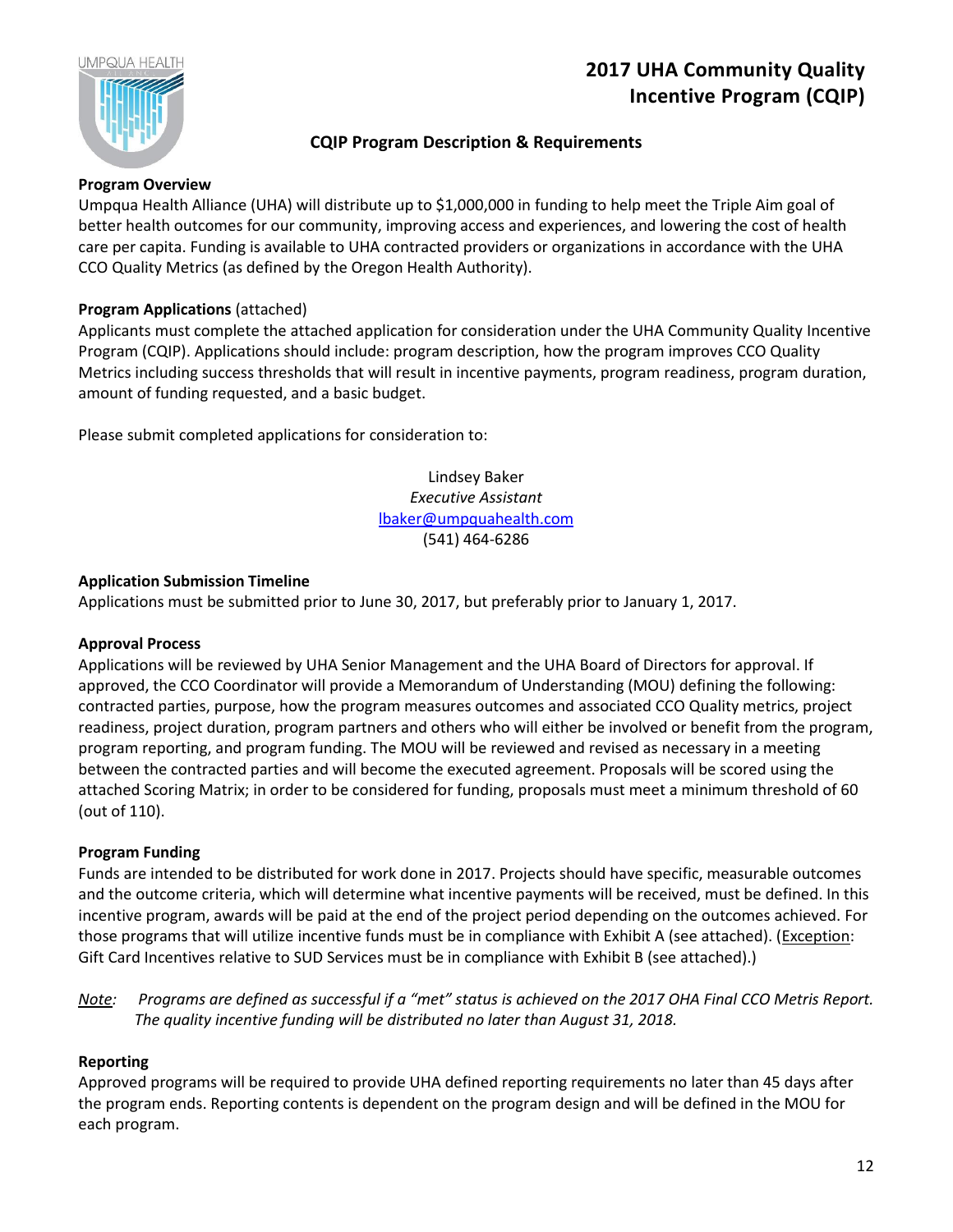

## **CQIP Program Description & Requirements (cont'd)**

### **Exhibit A**

## Patient Incentive Guidelines

Certain community partners have proposed that DCIPA, LCC dba Umpqua Health Alliance ("UHA") fund certain programs whereby the community partner would provide incentives to patients to encourage engagement in certain preventative services that are aligned with the CCO Quality Metrics. Participants under the UHA Quality Incentive program agree to comply with all federal and state laws including without limitation, the anti-kickback statute and the anti-inducement statute. Furthermore funding under this MOU shall not be used to fund incentive programs that do not comply with federal and state law. In addition, funding under the UHA Incentive Program must fall within one of the categories below:

## Nominal Value Exception (*OIG Special Advisory Bulletin: Offering Gifts and Other Inducements to Beneficiaries (Aug. 2002)*):

- 1. The incentive is not cash or a "cash equivalent" meaning that it cannot be redeemed for cash;
- 2. The value of each incentive is no more than \$10; and
- 3. The provider gives no more than \$50 worth of incentives in aggregate to any patient in any year

## Incentive to Promote Delivery of Preventive Care (*42 CFR 1003.101*):

- 1. The incentive is provided to promote the delivery of "preventive care" which includes only care that is reimbursable by Medicare or Medicaid and is:
	- a. a prenatal service or a postnatal well-baby visit; or
	- b. a specific clinical service described in the current U.S. Preventive Services Task Force's Guide to Clinical Preventive Services listed here: [http://www.ahrq.gov/professionals/clinicians](http://www.ahrq.gov/professionals/clinicians-providers/guidelines-recommendations/guide/)[providers/guidelines-recommendations/guide/;](http://www.ahrq.gov/professionals/clinicians-providers/guidelines-recommendations/guide/)
- 2. Delivery of such preventive care service is not tied (directly or indirectly) to the provision of other services reimbursed in whole or in part by Medicare or Medicaid; and
- 3. The incentive is not cash or a "cash equivalent" meaning that it cannot be redeemed for cash.
- 4. The incentive is not "disproportionally large in relationship to the value of the preventive care service (i.e., either the value of the service itself or the future health care costs reasonably expected to be avoided as a result of the preventive care)."

#### **Exhibit B**

## Patient Incentive Guidelines for SUD Services

Certain community partners have proposed that DCIPA, LCC dba Umpqua Health Alliance ("UHA") fund certain programs whereby the community partner would provide incentives to patients to encourage engagement in certain preventative services that are aligned with the CCO Quality Metrics. Participants under the UHA incentive program agree to comply with all federal and state laws including without limitation, the anti-kickback statute and the anti-inducement statute. Furthermore funding under this MOU shall not be used to fund incentive programs that do not comply with federal and state law. In addition, funding under the UHA Incentive Program must fall within one of the categories below: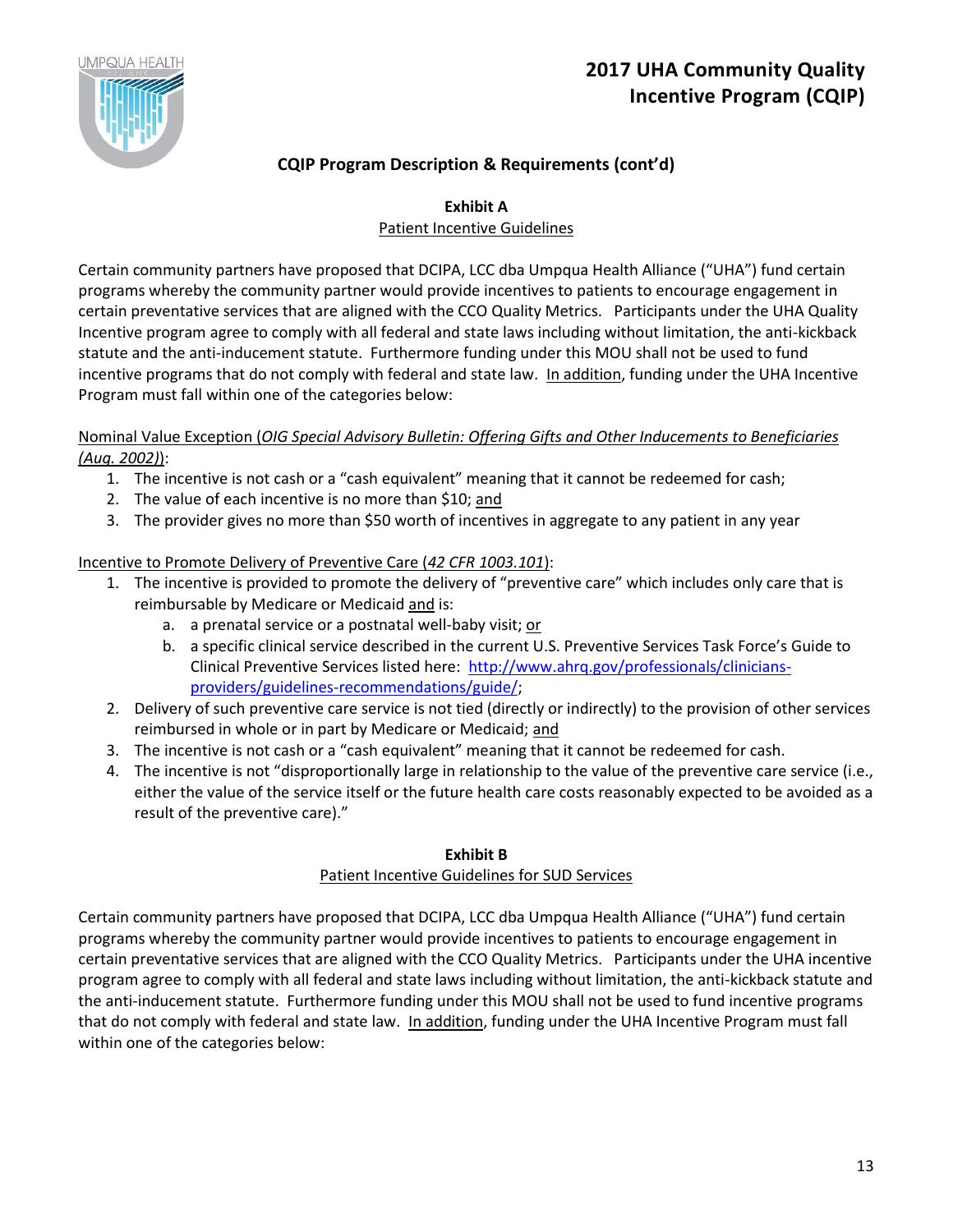

## **CQIP Program Description & Requirements (cont'd)**

Nominal Value Exception (*OIG Special Advisory Bulletin: Offering Gifts and Other Inducements to Beneficiaries (Oct. 2008)*):

- 1. The incentive is not cash or a "cash equivalent" meaning that it cannot be redeemed for cash;
- 2. The value of each incentive is no more than \$10; and
- 3. The provider gives no more than \$200/month for 3 months' worth of incentives

Must meet the following criteria:

- a. The SUD incentive program followed therapeutic guidelines consistent with training curricula and planning materials jointly published by NIDA and SAMHSA. These guidelines were developed based on government sponsored clinically tested research.
- b. Incentives were introduced to the patient provided only when clinically indicated as part of an established treatment plan. Specifically, the patients were not offered until after the patient had failed to make progress or deteriorated and the clinician specifically found that motivational incentives were clinically indicated for the individual. In addition, the incentives were provided only after the patient "earned" them through "achievement of specific, verifiable goals identified in the patient's Treatment Plan"
- c. The incentives are not used in marketing materials or discussed with new patients. The incentives are a treatment option available for difficult substance abuse cases and not a marketing or promotional effort. The population for whom the incentives were determined to be clinically indicated was less than 25% of the provider's patients
- d. Incentives consist of gift certificates redeemable at certain grocery stores, food outlets and gas stations for about \$5-\$10 value (NOT CASH), which are not expected to exceed \$200/month (usually less) for 3 months or less

## Incentive to Promote Delivery of Preventive Care (*42 CFR 1003.101*):

- 1. The incentive is provided to promote the delivery of "preventive care" which includes only care that is reimbursable by Medicare or Medicaid and is:
	- a. a prenatal service or a postnatal well-baby visit; or
	- b. a specific clinical service described in the current U.S. Preventive Services Task Force's Guide to Clinical Preventive Services listed here: [http://www.ahrq.gov/professionals/clinicians](http://www.ahrq.gov/professionals/clinicians-providers/guidelines-recommendations/guide/)[providers/guidelines-recommendations/guide/;](http://www.ahrq.gov/professionals/clinicians-providers/guidelines-recommendations/guide/)
- 2. Delivery of such preventive care service is not tied (directly or indirectly) to the provision of other services reimbursed in whole or in part by Medicare or Medicaid; and
- 3. The incentive is not cash or a "cash equivalent" meaning that it cannot be redeemed for cash.
- 4. The incentive is not "disproportionally large in relationship to the value of the preventive care service (i.e., either the value of the service itself or the future health care costs reasonably expected to be avoided as a result of the preventive care)."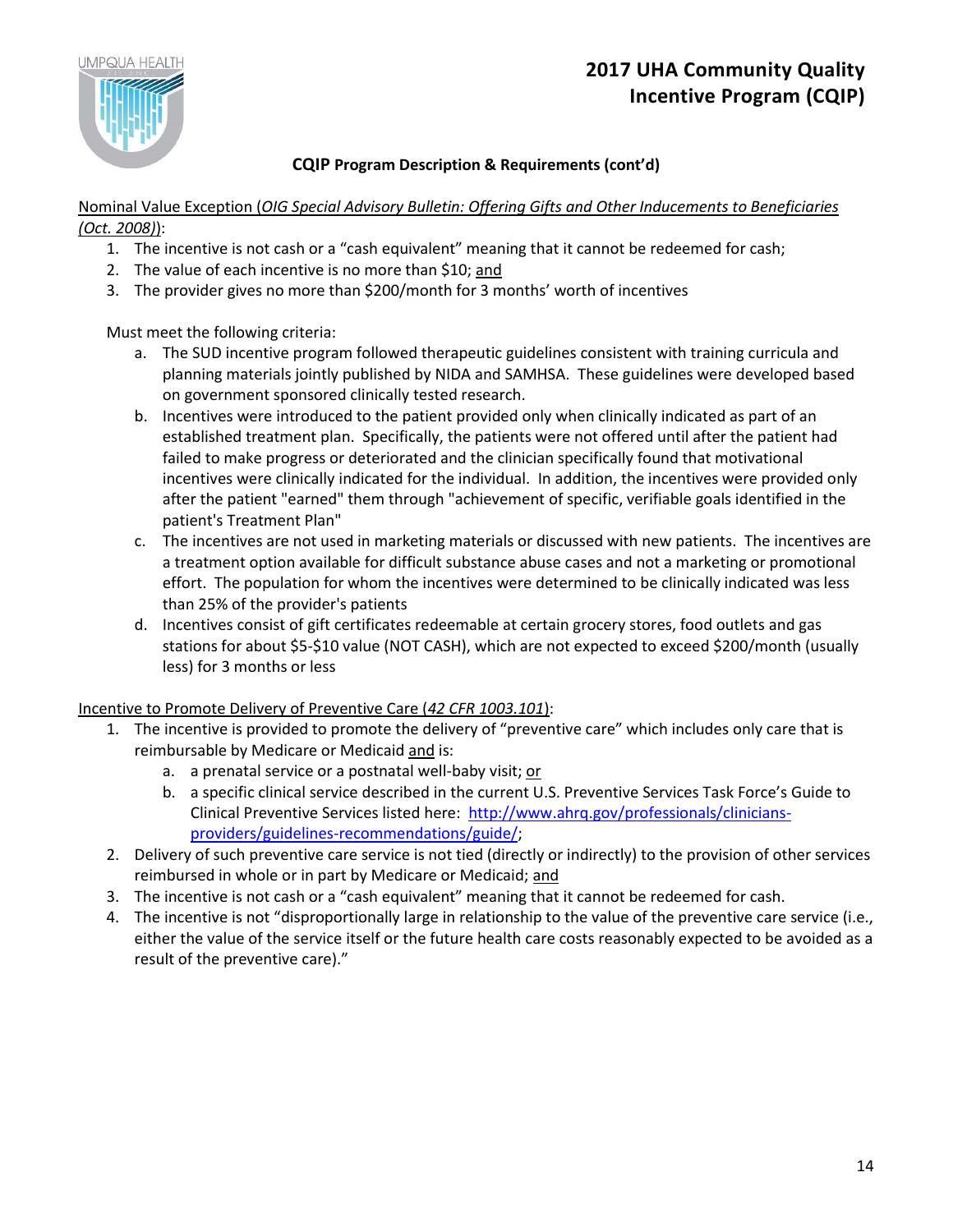

## **2017 UHA Community Quality Incentive Program (CQIP)**

## **CQIP Program Application**

| Applicant<br>Name/Contact<br>Information: |  |
|-------------------------------------------|--|
|                                           |  |
| Project Name<br>(Metric goal):            |  |
|                                           |  |
| Project<br>Description:                   |  |
|                                           |  |
|                                           |  |
|                                           |  |
|                                           |  |
| How the Project<br>Addresses the          |  |
| Triple Aim:                               |  |
|                                           |  |
|                                           |  |
|                                           |  |
|                                           |  |
| Outcome                                   |  |
| metrics,<br>including                     |  |
| success<br>threshold:                     |  |
|                                           |  |
|                                           |  |
|                                           |  |
|                                           |  |
| Project<br>Readiness:                     |  |
|                                           |  |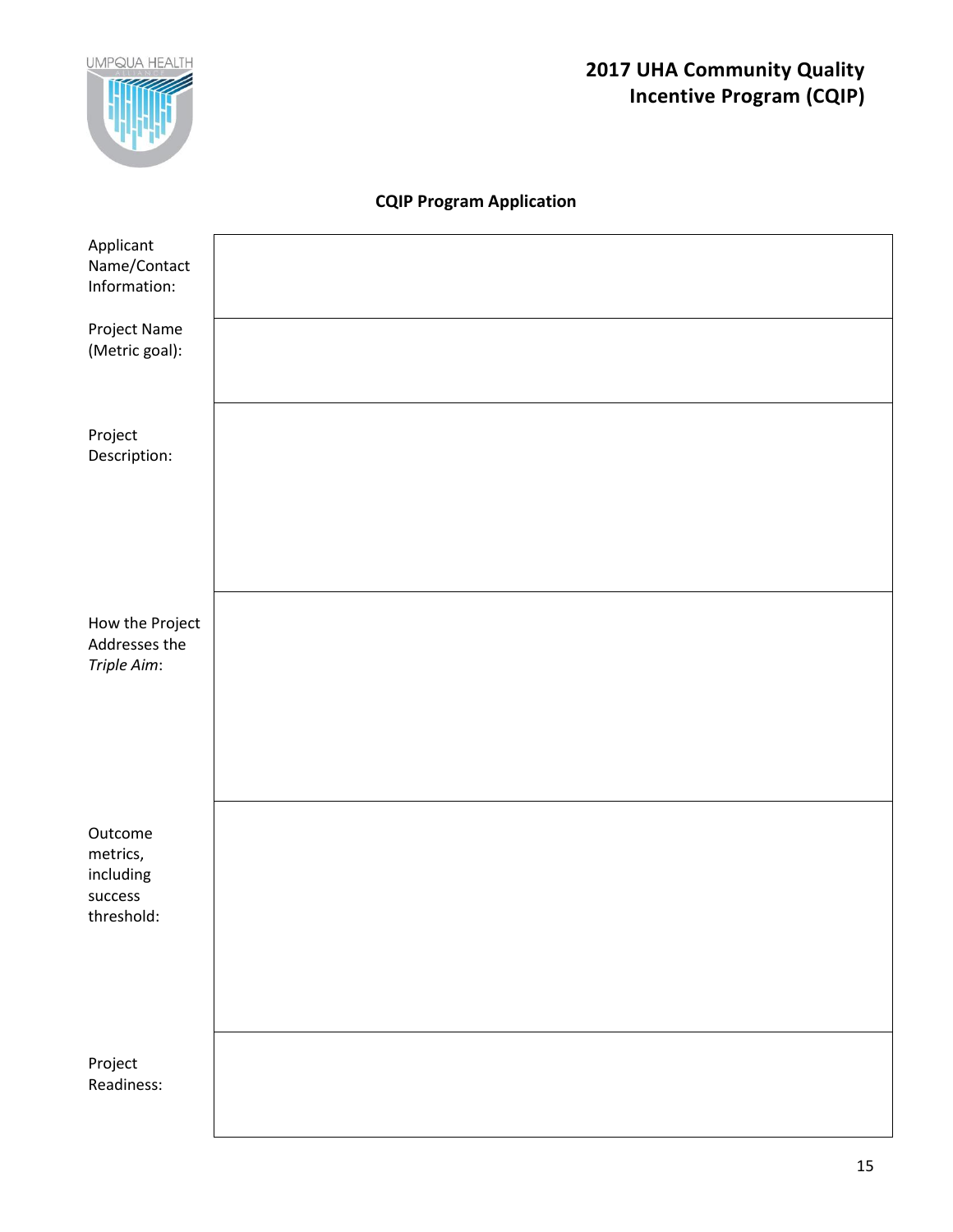

## **2017 UHA Community Quality Incentive Program (CQIP)**

## **CQIP Project Application (cont'd)**

| <b>Project Duration</b><br>(must be within<br>the calendar<br>year):                          |  |
|-----------------------------------------------------------------------------------------------|--|
| Amount<br>Requested:                                                                          |  |
| Other (other<br>funding sources,<br>others who<br>would benefit<br>from funding,<br>$etc.$ ): |  |

## **Budget**

| <b>Description of Expenses</b> | <b>Monthly</b><br><b>Budget</b> | Annual<br><b>Budget</b> | <b>Total Project</b><br><b>Funding</b> |
|--------------------------------|---------------------------------|-------------------------|----------------------------------------|
|                                |                                 |                         |                                        |
|                                |                                 |                         |                                        |
|                                |                                 |                         |                                        |
|                                |                                 |                         |                                        |
|                                |                                 |                         |                                        |
|                                |                                 |                         |                                        |
|                                |                                 |                         |                                        |
| Totals:                        |                                 |                         |                                        |